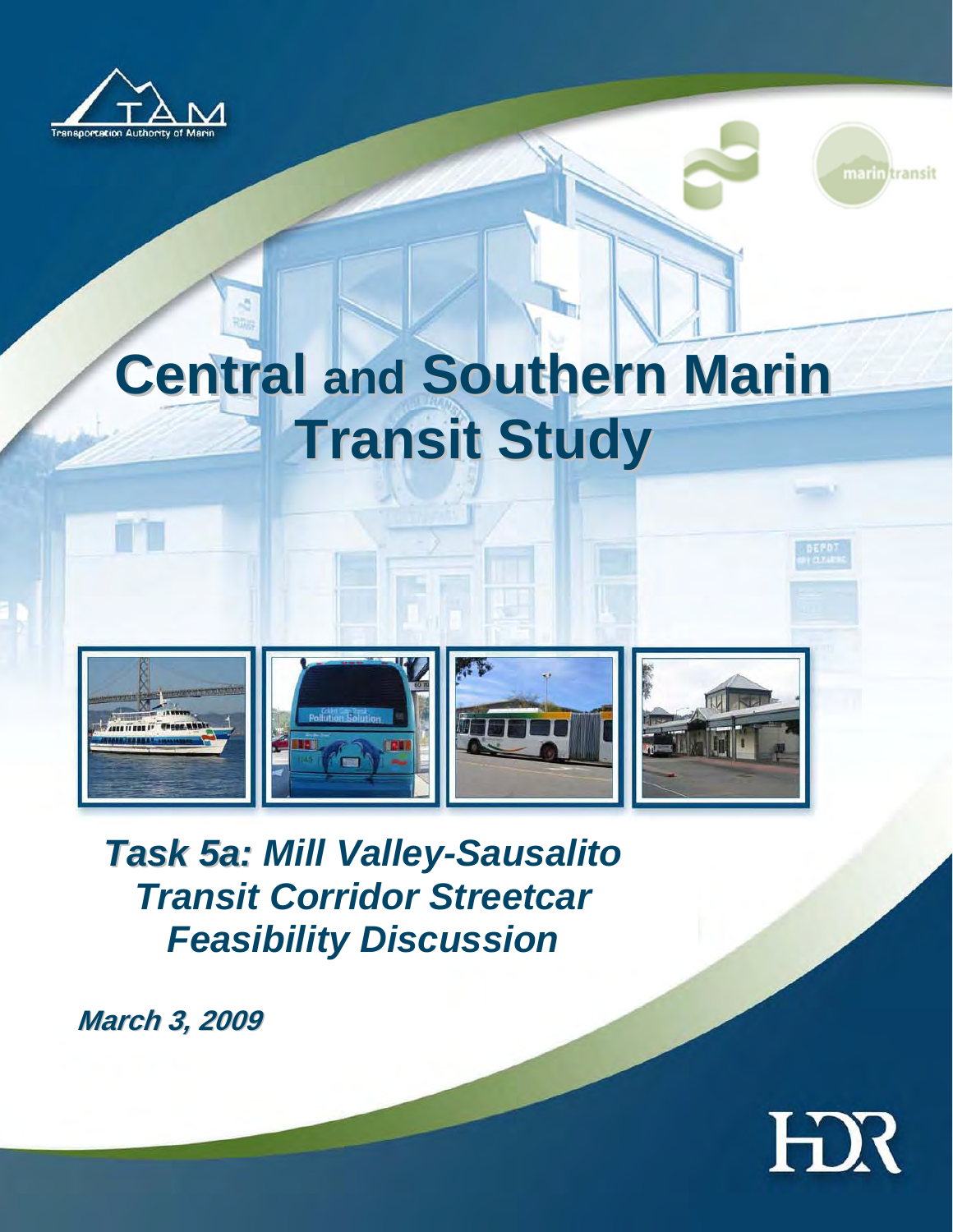## **TABLE OF CONTENTS**

| <b>4.0 STREET ALIGNMENTS AND ALTERNATIVE PATHS7</b> |  |
|-----------------------------------------------------|--|
|                                                     |  |
|                                                     |  |
|                                                     |  |
|                                                     |  |
|                                                     |  |
|                                                     |  |
|                                                     |  |
|                                                     |  |
|                                                     |  |
|                                                     |  |
|                                                     |  |
|                                                     |  |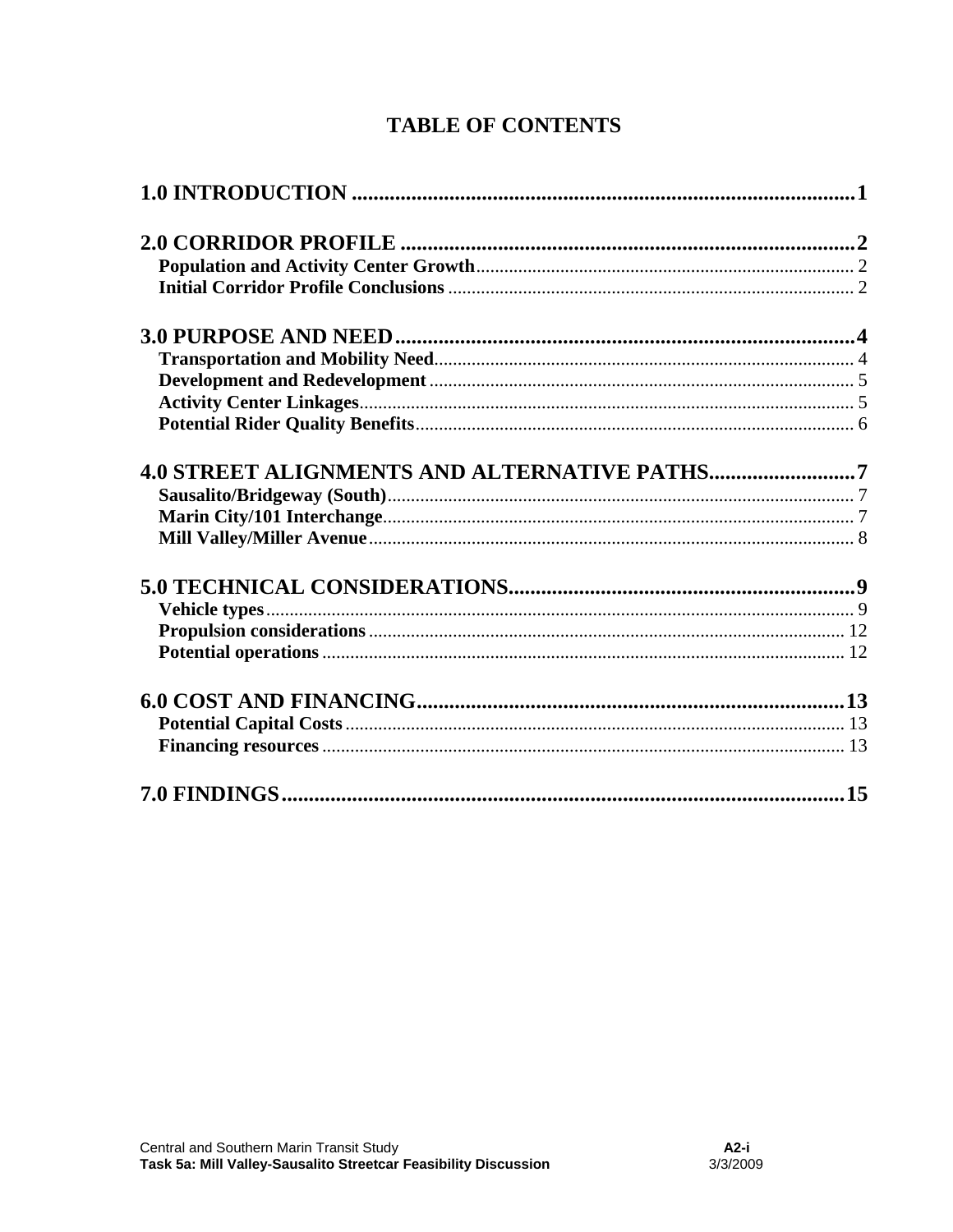### **TABLE OF EXHIBITS**

## **Figures**

| Figure 2.1: Potential Mill Valley—Sausalito Streetcar Corridor 3 |  |
|------------------------------------------------------------------|--|
|                                                                  |  |
|                                                                  |  |
|                                                                  |  |
|                                                                  |  |

### **Tables**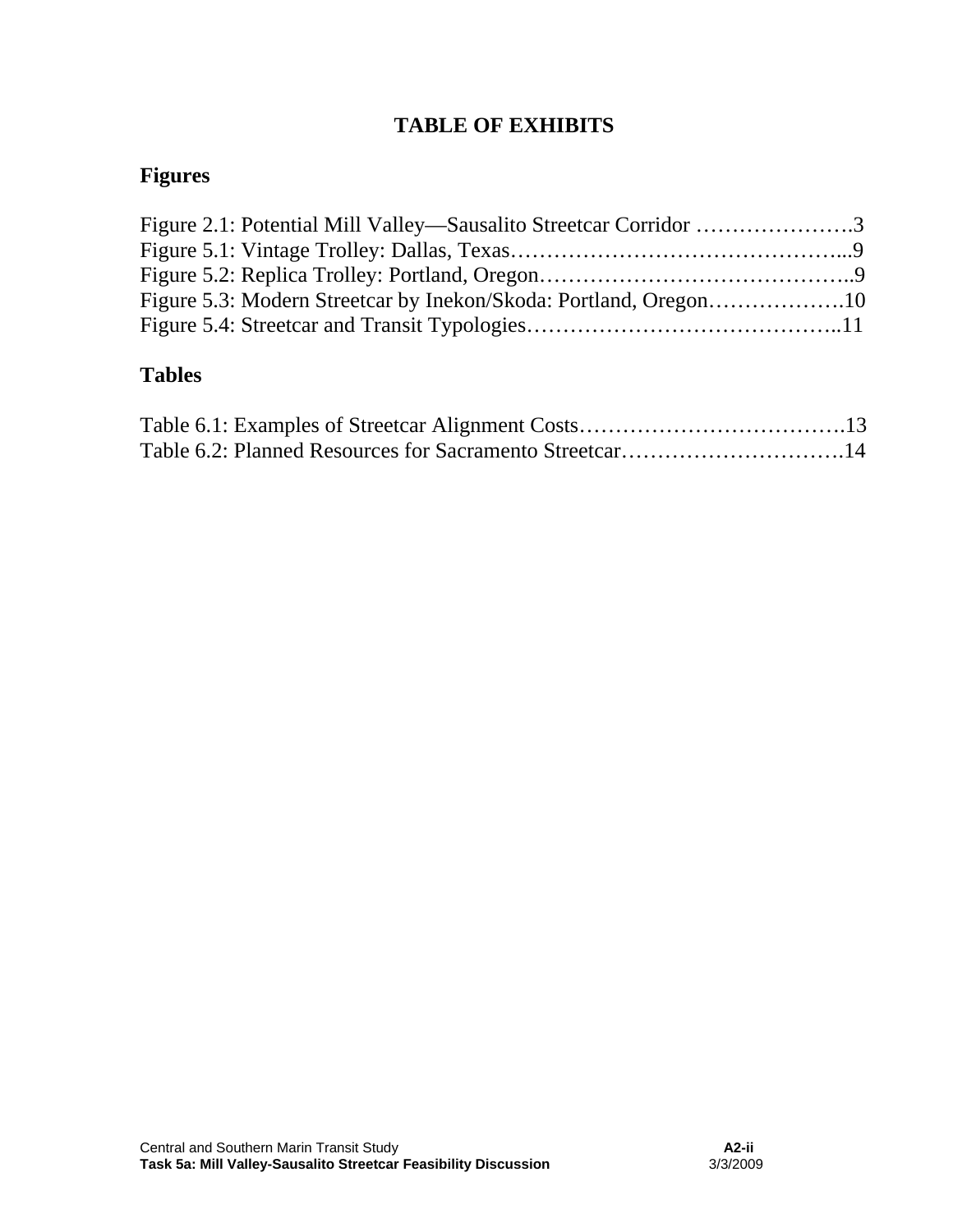#### **1.0 INTRODUCTION**

This task provides an initial feasibility discussion of Streetcar services in this Mill Valley-Sausalito corridor. This transit corridor is also the subject of a wider Central and Southern Marin Transit Study exploring potential near term (5-10 years ahead) transit solutions for corridor connections to the main Hwy 101 travel corridor. This Task 5A draft report has been prepared in parallel with this wider effort, using common data sources and planning assumptions.

Streetcars are being considered in a large number of communities in the United States at this time. Streetcars are unlike "light rail" because they are normally lighter and narrower; and commonly applied in a street-running mode sharing the street with other traffic much like a bus does and does not require a reserved right-of-way. The overall investment for streetcars is less than LRT.

Streetcars are usually powered by electricity distributed by overhead wires which are hung from existing street furniture, or close-by buildings or poles designed specifically for the required wires. The streetcar electrical distribution network depends on the utility grid system. The electricity is stepped down to the required DC voltage using relatively small transformers in substations which can be placed relatively unobtrusively.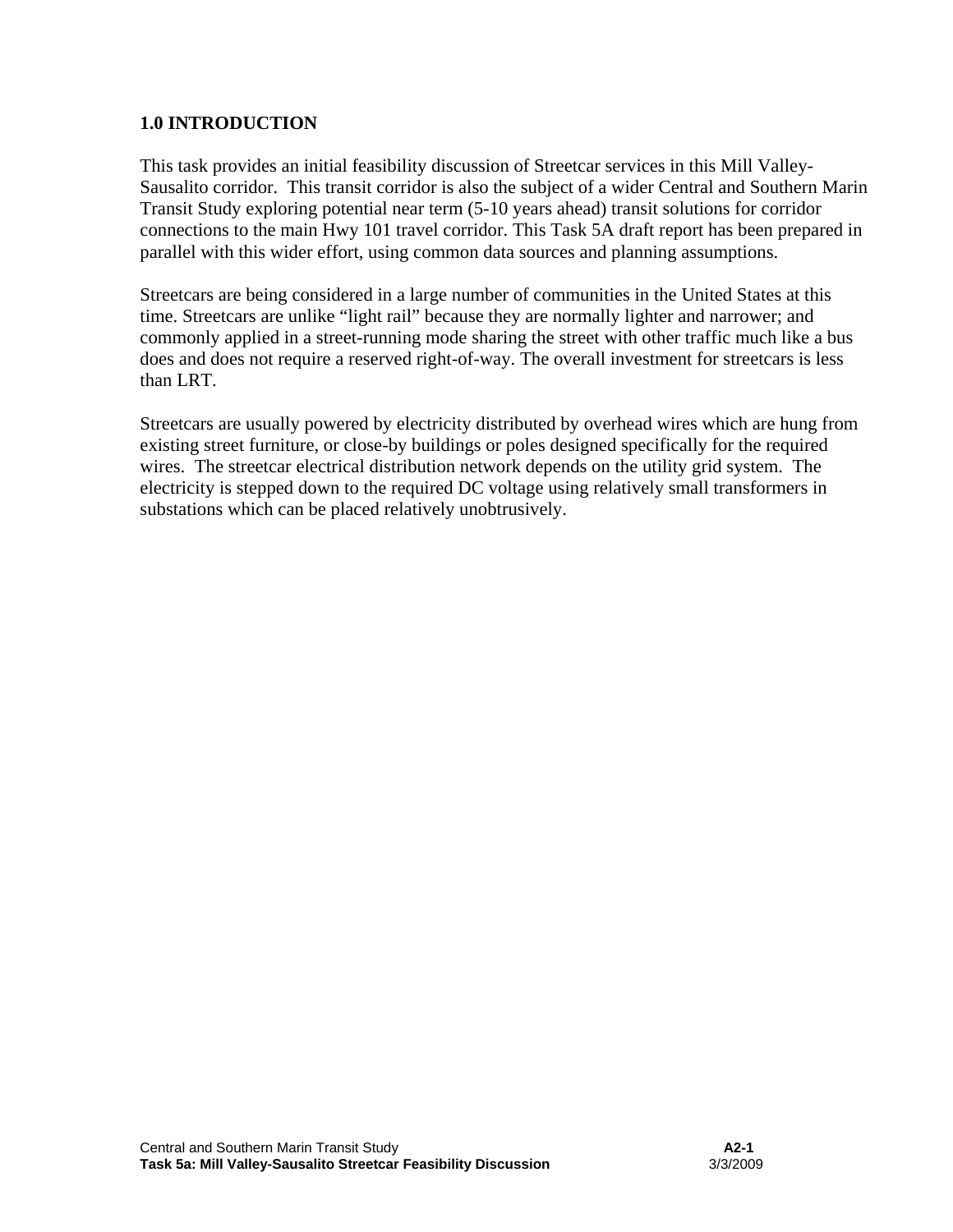#### **2.0 CORRIDOR PROFILE**

The corridor connects Sausalito's main downtown with Mill Valley, via Bridgeway, Shoreline and Miller Avenue. The southern end of the corridor makes a regional transit connection at the Sausalito ferry terminal to San Francisco. As part of the streetcar assessment, an alternate segment following the former railroad right of way parallel to Bridgeway is also considered.

#### **Population and Activity Center Growth:**

The corridor connects several major activity centers: tourist businesses of downtown Sausalito, TAM High and the commercial district of upper Miller Avenue, and downtown Mill Valley (see Figure 2.1).

The corridor consists of 13,000 people within one quarter (1/4) mile and 23,000 people within one-half (1/2) mile. At seven (7) people per acre, it ranks in the middle for density for the six (6) corridors analyzed in the study. The corridor shows the least anticipated change in Central and Southern Marin, with growth forecast of slightly less than 2% over 10 years. Feedback from the two cities' staff suggests that new residential development may be in the order of 150 units over ten years, some multifamily, but not of the scale which is likely to take the corridor to a new threshold of density in locally generated transit trips.

The railroad right-of-way alternate alignment includes a several block commercial area within the former Marin Shipyard that has been the subject of some discussion for redevelopment, but at this stage no definitive proposals for major commercial or residential development are being considered, nor is a formal redevelopment area designated. This alternate alignment is shown in Figure 2.1.

Along with the local population in the corridor, there are a large number of visitors to downtown Sausalito who arrive by ferry, bus or automobile which contribute to the potential travel demand. A second and separate set of visitor population are the visitors who arrive by ferry, bus or automobile and use the Muir Woods Shuttle.

#### **Initial Corridor Profile Conclusions:**

- 1. This corridor is the most stable in land use and population growth of those in the Study area, and likely to generate little change in originating transit trip demand.
- 2. The current local transit service, at 30-minute headways, matches or is slightly greater than the corridor would typically support.
- 3. Little change in the activity centers generating transit trips is expected, unless discussions regarding the possible redevelopment of the area in the former shipyard in Sausalito are taken further.
- 4. Tourism related visitors are increasing in the area due to the Muir Woods Shuttle.

What follows is a general discussion of the purpose and need of introducing streetcars to serve the Mill Valley-Sausalito Corridor, providing more detail on aspects of the corridor profile summary.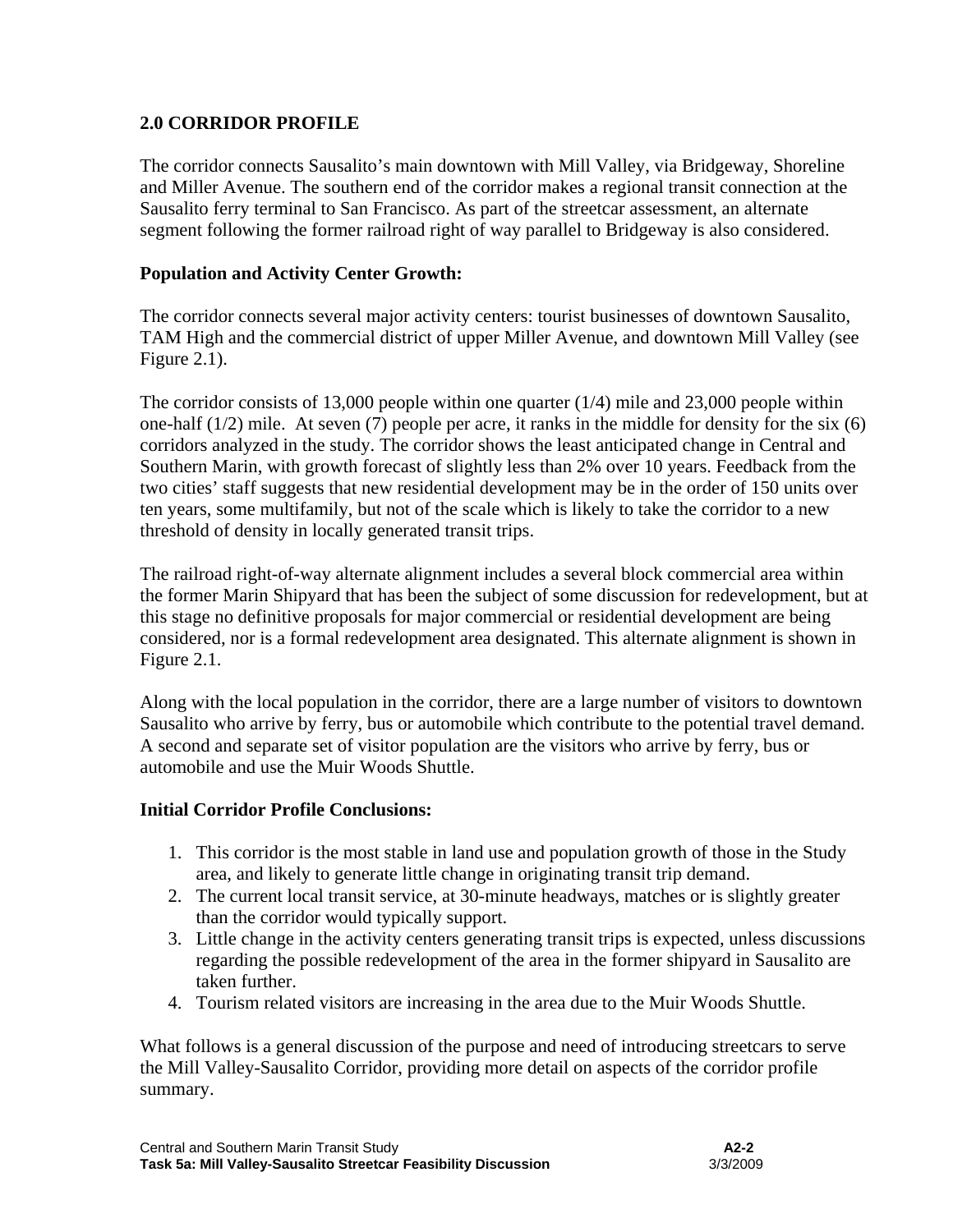



# Mill Valley-Sausalito Transit Corridor: 2018 Population Central and Southern Marin Transit Study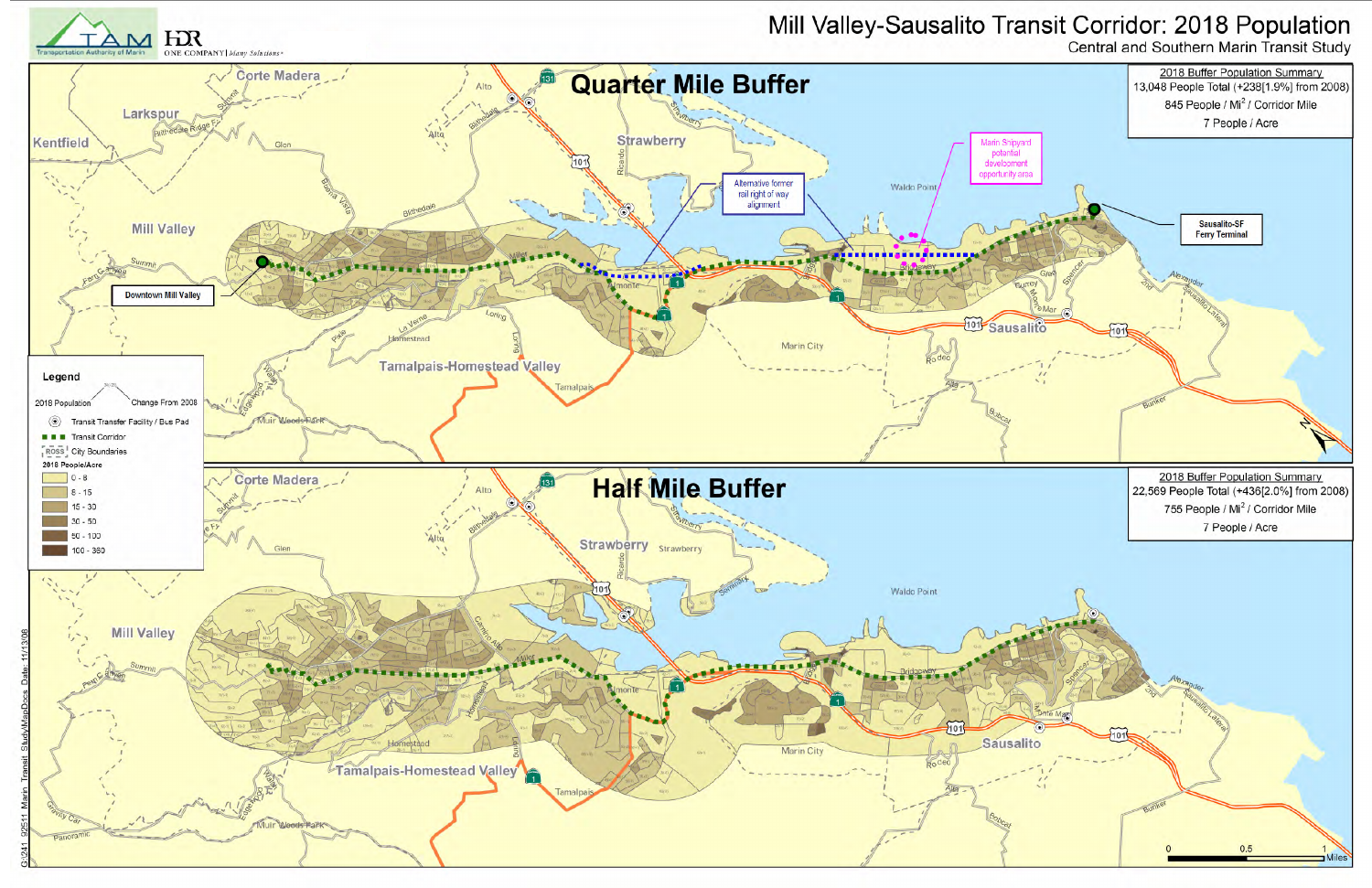#### **3.0 PURPOSE AND NEED**

#### **Transportation and Mobility Need**

The concept of linking Sausalito and Mill Valley is focused on providing a more attractive transportation option for this corridor and creating a direct public transportation link where there is none. The purpose and potential impacts of installing a streetcar in this corridor, however, need to be examined and understood.

#### **Current Bus Transit Service - Mill Valley to Sausalito**

#### Route 17

Marin Transit operates northbound buses between Mill Valley and Strawberry Shopping Center 17 times a day on an hourly schedule. The short run only takes about 7 minutes. The schedule will soon be supplemented with buses on a 15-minute schedule.

#### Route 22

Marin Transit operates southbound buses between Strawberry Shopping Center and Sausalito 14 times a day on a typical 30-minute peak and 60-minute off-peak schedule.

A typical trip could begin on Route 17 at Mill Valley departing at 9:58 and arriving in Strawberry at 10:10 then transferring to a Route 22 bus departing Strawberry at 10:11 and arriving at the Strawberry Ferry Terminal at 10:28. This is a total running time of 30 minutes.

#### Route 4

1

Golden Gate Transit (GGT) operates a commute hours, peak-direction Route 4 service on the Mill Valley—Highway 101 segment of the corridor, at which point it transitions to a freewayrunning segment to San Francisco. With peak-only frequencies of approximately 10 minutes, this route offers—with a transfer<sup>1</sup>—another connection option from Mill Valley to Sausalito.

A transportation and mobility benefit would result from improving the public transportation available in the corridor. Today, to move from one end to the other or to any intermediate destinations, most people drive, bike, or walk. Bus service is available between Mill Valley and Sausalito via two routes operated by Marin Transit and requiring a transfer at the Strawberry Shopping Center. Although service is provided all day, the infrequent service requiring a transfer does not attract many riders and is not marketed to visitors. Together the routes provide service at approximately 30-minute intervals.

 A streetcar line with a higher frequency than the existing bus service could attract people out of their cars and significantly improve the public transportation market share in this corridor; however, the end-to-end demand in this corridor is currently very low. Most routine trips involve traveling from Mill Valley to the Ferry Terminal in Sausalito. There are few intermediate riders because the bus routes are focused on Strawberry. There is little clearly visible "transportation/mobility" needs for a streetcar line.

 $1$  Additional transfers are available via Marin City and Strawberry Village on Routes 2, 10, 60, 70, and 80 (and seasonal Muir Woods Shuttle Route 66 service) at typical headways of 60 minutes or more.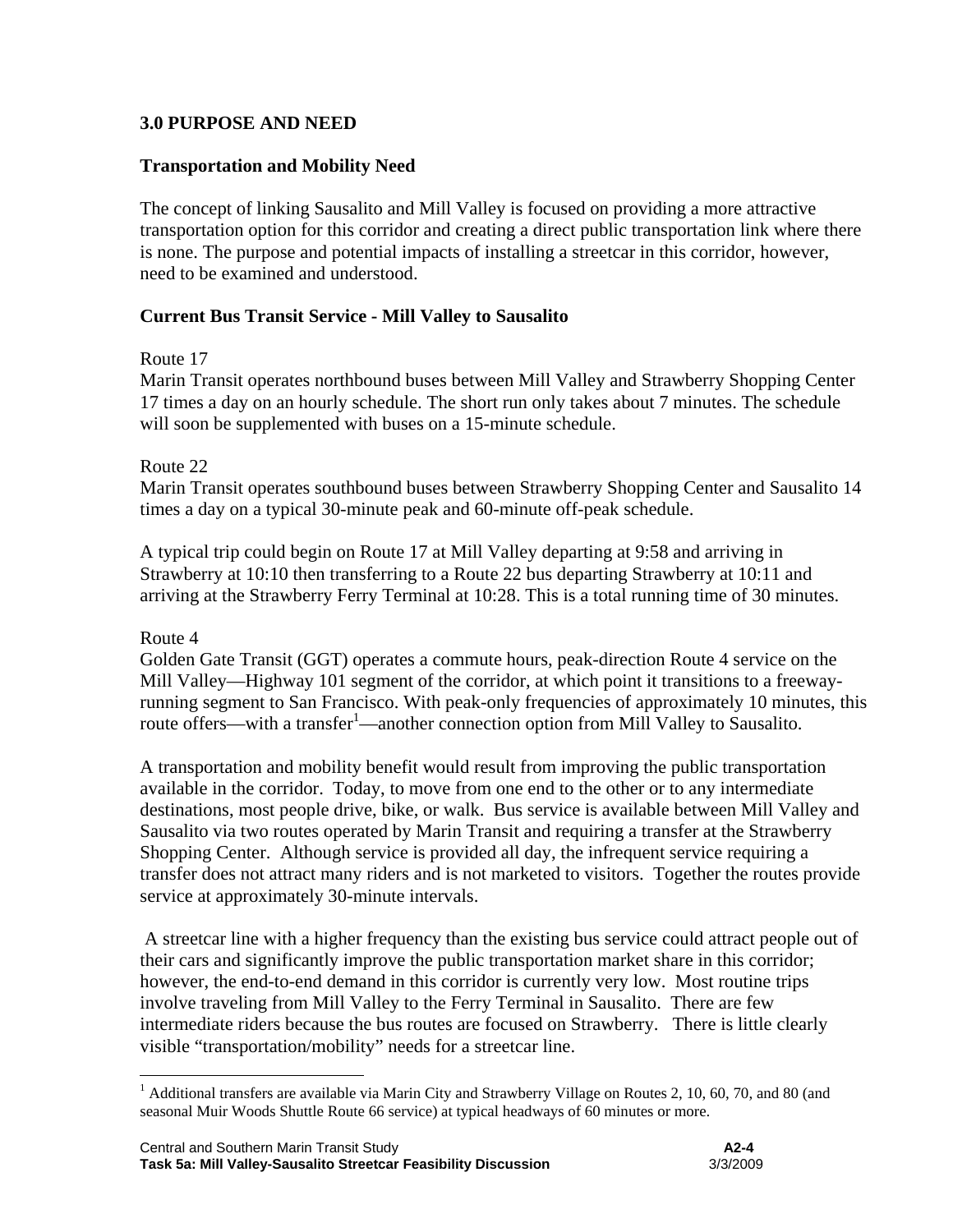An alternative that may also be examined would be to create a direct bus link with higher frequency and better merchandising: creating a more visible public transit rubber tire service between Mill Valley and Sausalito.

#### **Development and Redevelopment**

In many city settings, streetcars are being used explicitly to create economic development impacts along a corridor that would benefit from development or redevelopment. Often municipal redevelopment agencies are integrated into a streetcar development project. In some cases, specific parcels, for instance large brown field areas, have been targeted for development with developers and cities working together to take advantage of the access and linkages created by a streetcar line penetrating or adjacent to a development site. This strategy has had very large effects on adjacent properties sparking development and increasing density within one to three blocks from the streetcar line.

The corridor between Sausalito and Mill Valley is largely a built-out area. Along Bridgeway in Sausalito there does not seem to be any significant potential for development or redevelopment and the City of Sausalito has no formal redevelopment plans on this corridor. There has been some discussion about redevelopment of the area between Bridgeway and the waterfront (in the Shipyard area).

An alignment along the historic rail easement between the waterfront and Bridgeway, could, be a development site creating a new commercial and pedestrian corridor served by a streetcar line. This would require a visionary "grand scheme" to create a new world-class tourist and visitor corridor within the buildings in the district close to the waterfront.

Along Miller Avenue in Mill Valley there are a few development sites which are moving through Mill Valley's approval process but no redevelopment sites have been identified. There may be a number of redevelopment sites which could respond to a streetcar investment if the City wished to encourage development. In both Mill Valley and Sausalito, development projects must move through local approval processes.

#### **Activity Center Linkages**

Another key purpose being used for streetcar projects has been to link activity centers, reinforce their utility and attractiveness, increase activity and density and provide a corridor between them that links both ends of a streetcar line. Streetcar is therefore not typically deployed as a transit solution to purely suburban travel needs.

In this corridor, downtown Mill Valley and downtown Sausalito are very different, but both are significant activity generators. Sausalito is a regional and international attraction with many visitors to the San Francisco Bay area coming to visit. Mill Valley, however, is a local activity center, the town center of Mill Valley with local serving businesses. Linking the two centers could have the impact of expanding the existing Sausalito tourist zone to Mill Valley. Visitors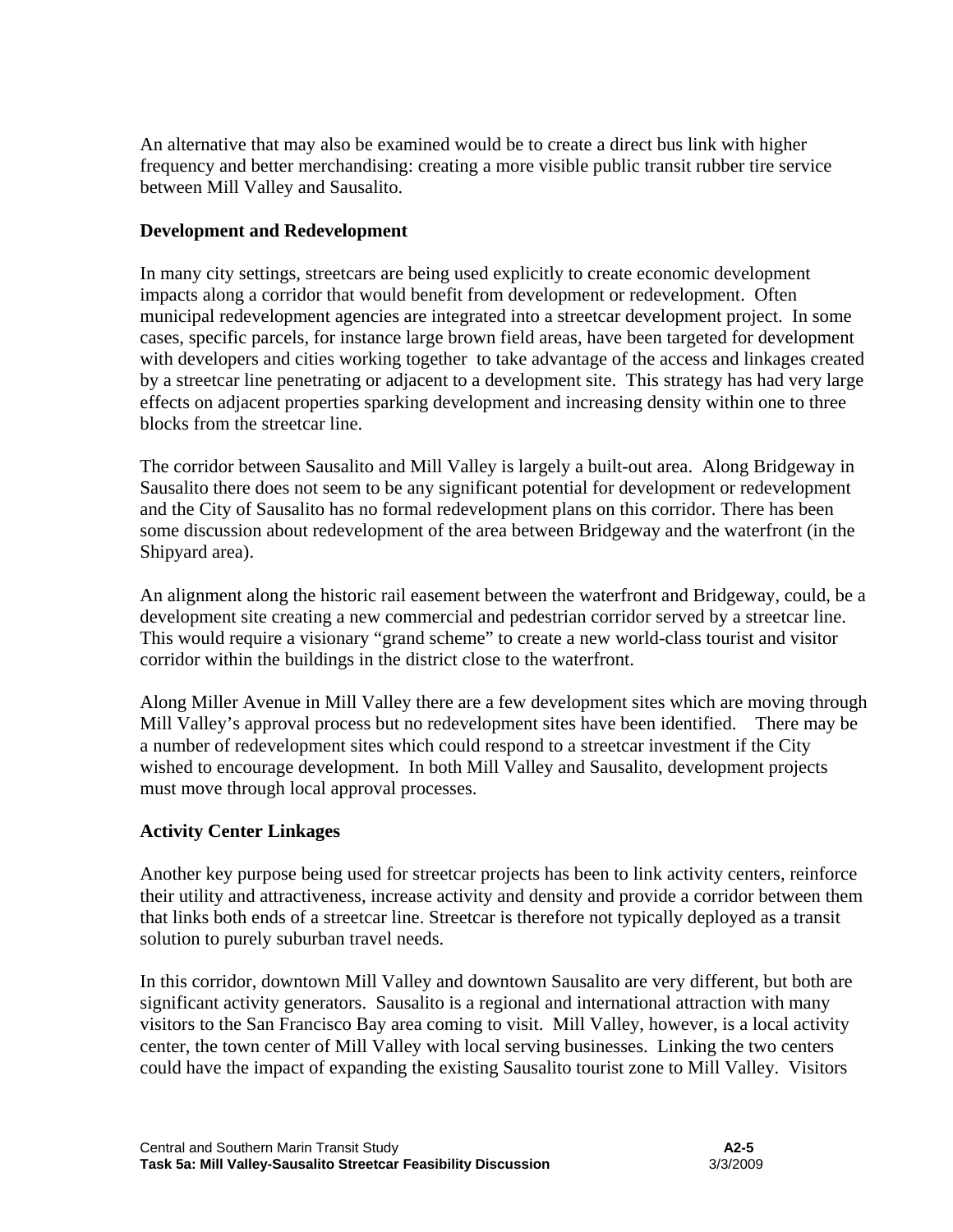who come to San Francisco are attracted to Sausalito to enjoy the views, the shopping, and the general ambience of the downtown. They arrive by ferry, bus and car.

By developing a new, expanded and heavily marketed link from Sausalito to Mill Valley, some portion of these tourist visits would be attracted to take the trip to Mill Valley as an extension of their Sausalito visit. This could dramatically increase the number of tourist visits to downtown Mill Valley.

One question to ask would be whether the establishment of the link would expand the visitor market or divert business from Sausalito to Mill Valley. If Mill Valley wanted an expansion of the tourist zone this question would need to answered to preclude opposition from Sausalito.

Another local issue in Mill Valley is the preservation and support of "local-serving" businesses which seem to be threatened by a slowly emerging visitor market for downtown. Linking Mill Valley and Sausalito may be inconsistent with this preservation goal and could expedite the conversion of the downtown Mill Valley businesses to serving visitors.

In summary, there are three key purposes which could describe a streetcar link in this corridor:

- A transportation and mobility improvement for the current travel in the corridor,
- An economic development objective which would influence a very few parcels in the corridor, or be the centerpiece of a "grand scheme" along the Sausalito waterfront, and
- A tourist zone expansion to extend the Sausalito tourism activity to Mill Valley.

With respect to "Need", we would expect that any combination of these three purposes can translated into a locally defined need.

#### **Potential Rider Quality Benefits**

A streetcar would create a reliable and comfortable "one-seat" ride between the two ends of the corridor. It would provide a new and expedited public transportation path through the complicated Highway 101 interchange. It would attract users from their cars and could induce transit demand in both directions. It would create a visible and permanent addition to the corridor infrastructure and a service level which changes the current access along the corridor enhancing mobility.

However, in terms of actual *ridership potential,* the corridor in its current land use configuration is likely to have clear limitations to its ridership potential, as described in the corridor profile (modeling of corridor ridership was outside scope of this feasibility discussion task).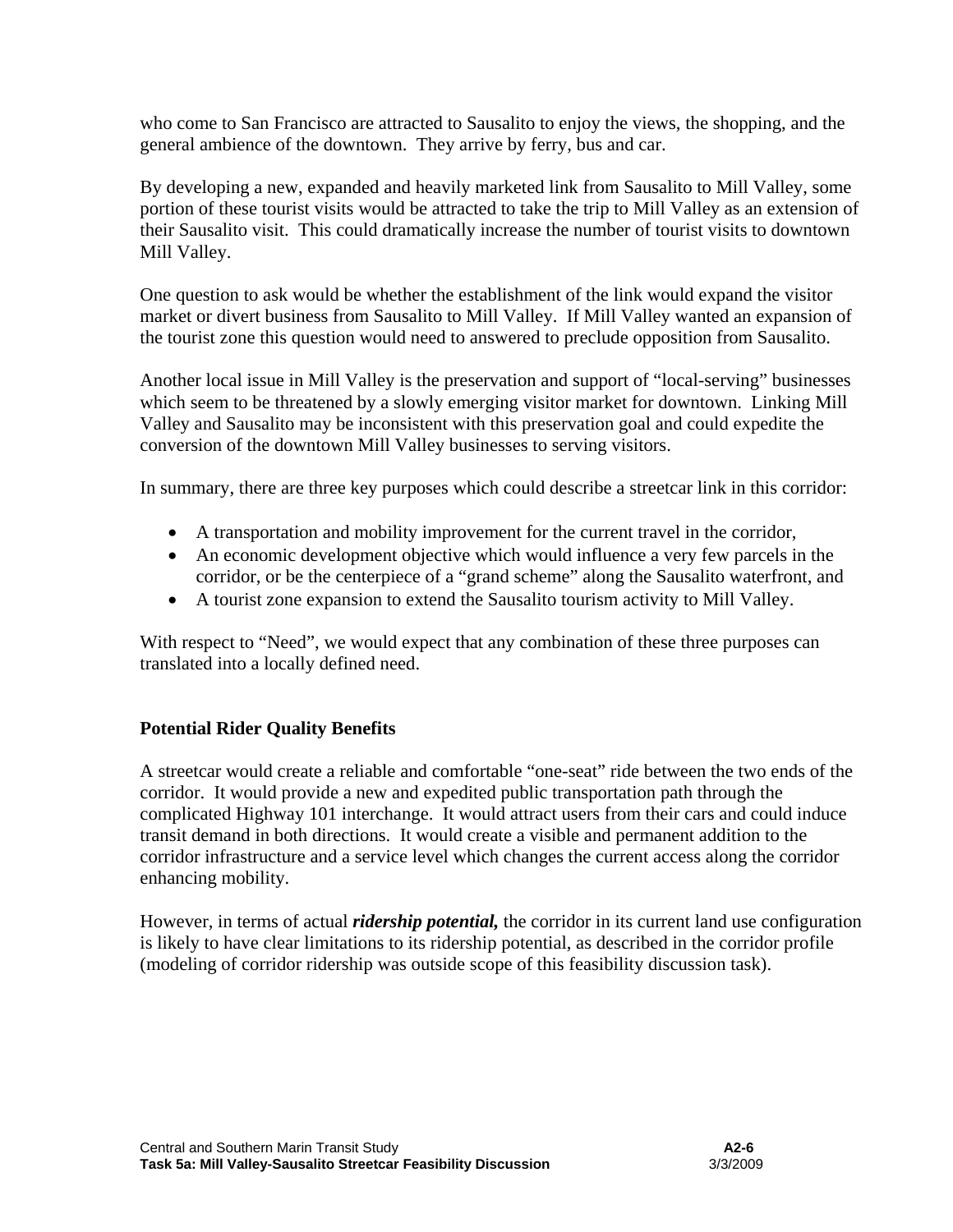#### **4.0 STREET ALIGNMENTS AND ALTERNATIVE PATHS**

A streetcar can be designed to be street running, sharing the street with all of the other vehicles and not requiring a dedicated space along the roadway. In this way, streetcars can have little or no street traffic impact in the flow of traffic if carefully designed. Reviewing the potential alignment from Sausalito to Mill Valley, there are issues which will need further investigation, including the following:

#### **Sausalito/Bridgeway (South)**

In the vicinity of the Ferry Terminal, there are several proposals to change the organization of pedestrian paths, parking and the design of the streets and adjacent public spaces. As a streetcar line is designed, it would need to be integrated with these plans to promote a safe environment linked well with the Ferry Terminal for passenger convenience, with the adjacent commercial businesses, and with the Muir Woods Shuttle and other bus services at this location.

Coming out of the Ferry Terminal area, the path of a streetcar could be on Bridgeway, initially a two-lane and busy arterial, or close to the original rail alignment which can be re-used with an effort to re-secure the original (or modified) easements.

Conceptually, an alignment closer to the shoreline and inside the string of buildings between the shoreline and Bridgeway (the old Shipyard area) could promote a significant scheme of redevelopment in this area, creating a new streetcar and pedestrian corridor and new commercial opportunities which could be attractive to Sausalito visitors.

The alternative, on Bridgeway, would be integrated into the street with mixed traffic serving the existing Bridgeway adjacent land uses. Although Bridgeway is two lanes (one in each direction) at its start, there is adequate room for a street running alignment with streetcar stops that would not hinder traffic flow.

#### **Marin City/101 Interchange**

This area is very challenging. There are two alternatives which can be considered.

• Following the old rail alignment, the existing multi-use path makes a straight line across the Marsh using two small bridges and then moves parallel to the beginning of Miller Avenue at the High School Football Field. Theoretically, this alignment could be used by widening the two bridges and constructing a single track alongside the multi-use path under the highway and straight to Miller Avenue. This alignment would require extensive coordination, acceptance by the current path users, environmental clearances; permitting from the US Corp of Engineers, Department of Fish and Game and other resource agencies, and an investment in two small bridges as well as the construction of a new rail alignment.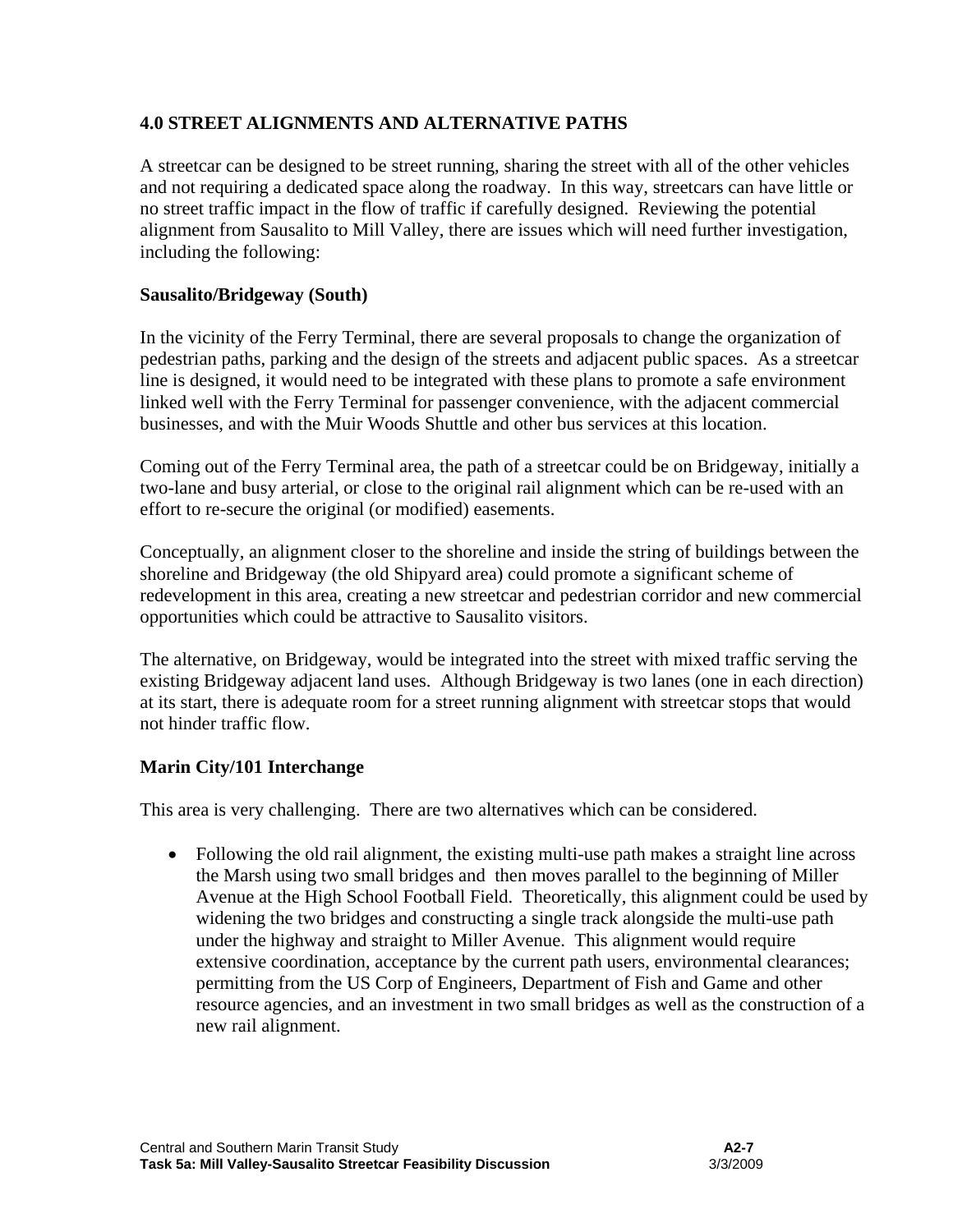• Following the road alignment through Marin City, across the creek, on Shoreline Highway and Almonte Boulevard and over to Miller Avenue. This alignment would require extensive right-of-way construction, could require a new single track bridge and consideration of stop location impacts and traffic mitigation. Environmental clearances could also be extensive.

#### **Mill Valley/Miller Avenue**

An alignment on Miller Avenue could reasonably be a single track alignment. The lane choice (Northbound pr Southbound) would need to take into account the location of bicycle lanes (in design now), the choice of stop location, the design of the stops, and the need to maintain parking and access to adjacent land uses. Bicycles and streetcar lines are not compatible because bicycles can get stuck in the rail gap. A bicycle lane alignment and streetcar line must be separated.

Parking is very important on stretches of Miller Avenue and since the streetcar would be in the travel lane only stop locations may have a parking impact. Since buses already use Miller Avenue and bus stop locations are identified, it is possible to design streetcar stops with minimal impact on parking.



The former rail Right of Way (RoW) offers a non street-running alternative to Bridgeway, but requires shared use of the RoW with a Class I bike trail. The rail alignment passes under Hwy 101, avoiding a challenging roadway crossing of Hwy 101 and several signalized intersections on the street running alignment on Shoreline/Tam Junction. The support columns for Hwy 101 have crash protection installed for previous rail operations.

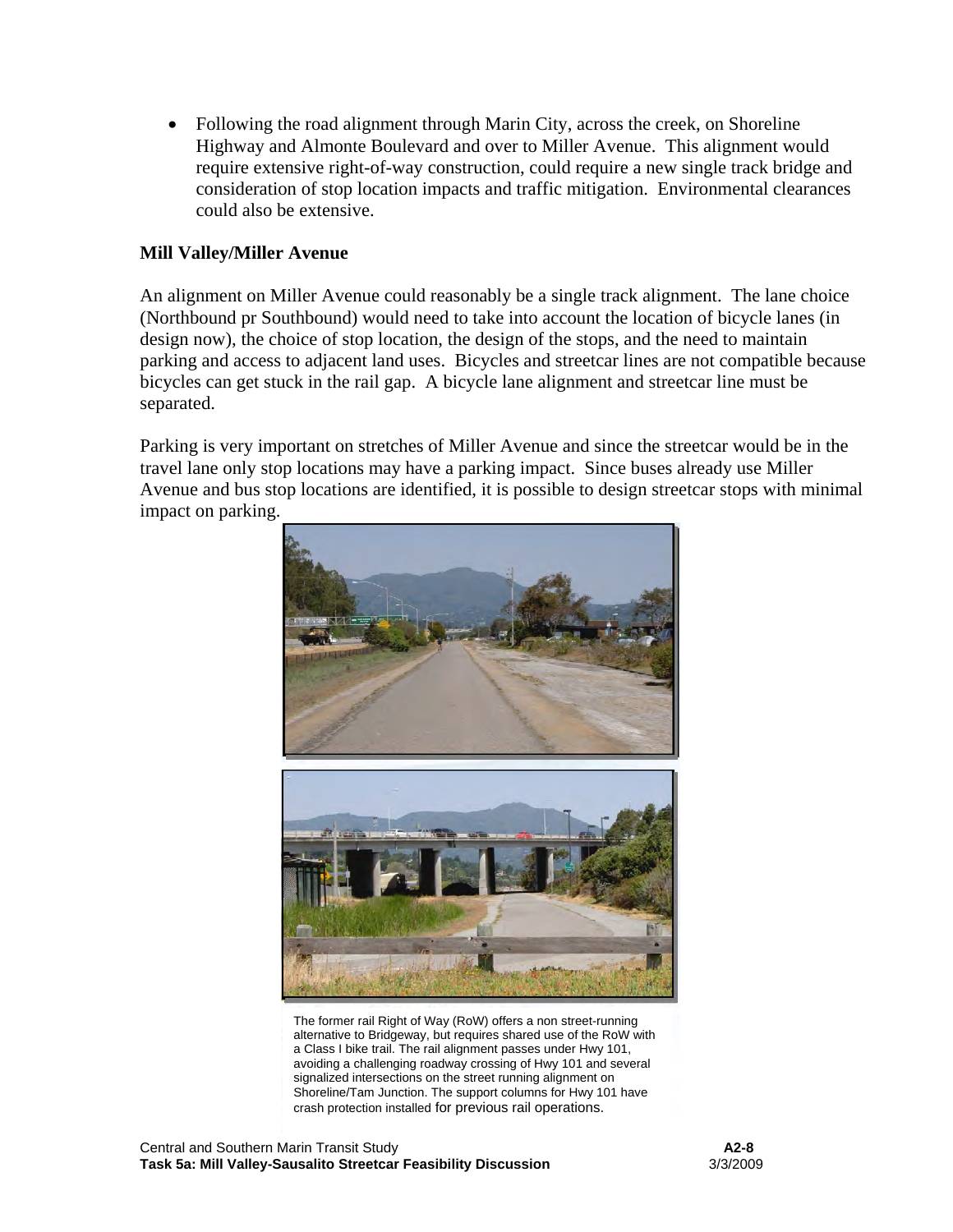#### **5.0 TECHNICAL CONSIDERATIONS**

This section of the report provides some additional technical background on modern streetcar technologies and equipment.

Streetcar is one of a number of potential transit solutions to corridor mobility needs. The attached matrix (Figure 5.4) provides a comparison of Streetcar's typical operating characteristics alongside other modes, based on examples currently in service on the West Coast.

#### **Vehicle types**

Three types of streetcars have been used recently in the United States:



**Figure 5.1: Vintage Trolley Dallas Texas** 

1. Vintage streetcars – rehabilitated historic vehicles based on retired streetcars used decades ago refitted to be true to their original design



**Figure 5.2: Replica Trolley Portland** 

2. Replica streetcars – vehicles built from scratch and all new, but designed to resemble older historic streetcars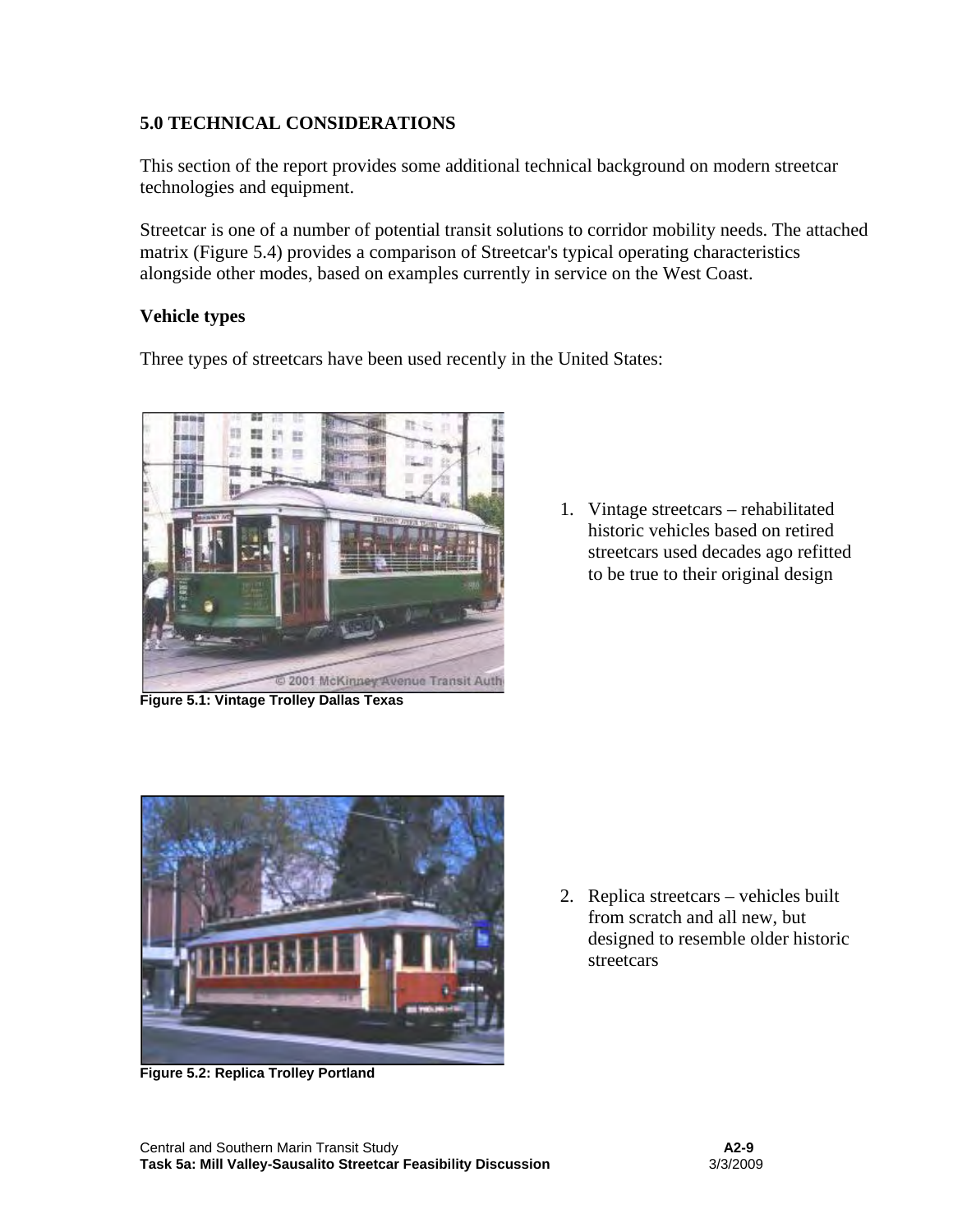

3. Modern streetcars – new vehicles available in the marketplace based on modern designs and used in large numbers in European cities

**Figure 5.3: Modern Streetcar by Inekon/Skoda Portland**

The cost of these different vehicle types differs significantly. Modern streetcars purchased for use in Portland, Seattle (South Lake Union Streetcar) and Washington, DC (Anacostia Streetcar) has been approximately \$3 million each. Modern streetcars are available from two Czech manufacturers Inekon and Skoda, an American licensee of Skoda, United Streetcar (Oregon Iron Works), or from Italian manufacturer Ansaldo and French manufacturer Alstom.

Replica street cars available from an Iowa manufacturer, Gomaco Trolley Company, can be purchased for approximately \$1 million per vehicle.

The cost of rebuilding (by hand) historic streetcars varies with the state of the vehicle being rebuilt and the decisions about fitting it with modern equipment and can be between \$800,000 and \$2 million. A local example of the use of historic streetcars is the San Francisco Muni "F" Line which is a successful revenue producer for Muni.

The decision between modern and replica is driven by price, ease of meeting ADA accessibility requirements, the "look and feel" of the product and the desire of the local community. The ADA access requirements for replicas can only be met with lifts at the right front door, while the modern vehicle can be configured for level boarding from a raised platform at mid-car.

In Marin County, the "look" of a streetcar between Mill Valley and Sausalito may have an impact on its feasibility (both costs and aesthetics). A choice among the options would depend on local considerations and the overall approach decided for the project. This decision would need to be made in the context of financing considerations and local preferences.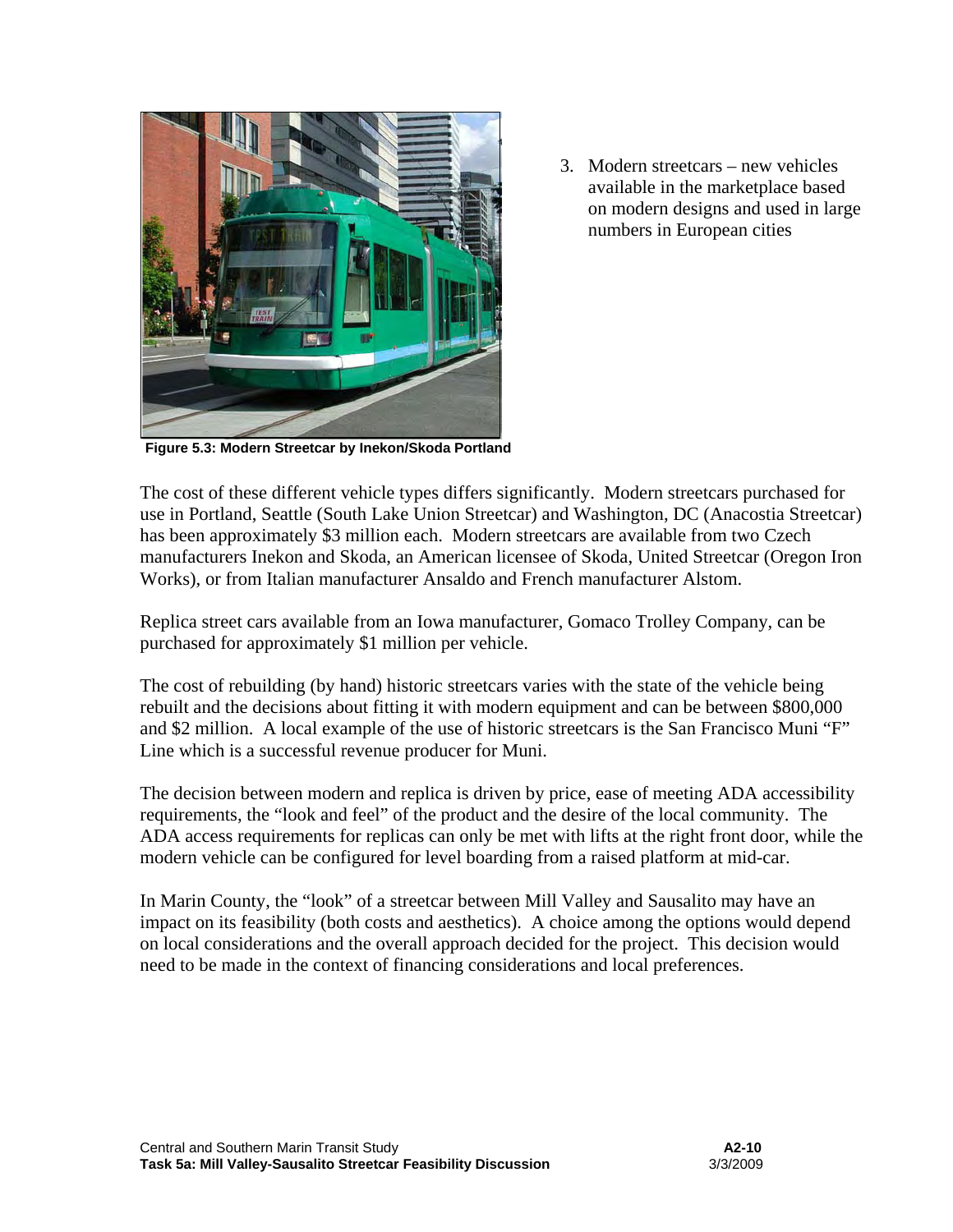# **Streetcar and Transit Typologies**

|                                                | <b>MODERN</b><br><b>STREETCAR</b>                             | <b>HERITAGE</b><br><b>STREETCAR</b>                           | <b>BUS RAPID</b><br><b>TRANSIT</b>               | <b>EXPRESS BUS</b>                             | <b>LOCAL BUS</b>                 |
|------------------------------------------------|---------------------------------------------------------------|---------------------------------------------------------------|--------------------------------------------------|------------------------------------------------|----------------------------------|
| <b>Examples:</b>                               | <b>Portland</b>                                               | <b>San Francisco</b><br><b>MUNI F-Line</b>                    | <b>AC Transit</b><br><b>Rapid</b>                | <b>Golden Gate</b><br><b>Transit</b>           | <b>Marin Transit</b>             |
|                                                |                                                               |                                                               |                                                  |                                                |                                  |
| <b>Typical Peak</b><br><b>Frequency (mins)</b> | $8 - 15$                                                      | $8 - 15$                                                      | $5 - 30$                                         | $15 - 30$                                      | 15-60                            |
| <b>Average operating</b><br>speed (mph)        | 8-12mph                                                       | 8-12mph                                                       | 10-20mph                                         | 30-60mph                                       | 8-15mph                          |
| <b>Right of Way</b><br>needs                   | Street-running: 12ft<br>travel lane-up to<br>24 <sub>ft</sub> | Street-running: 12ft<br>travel lane-up to<br>24 <sup>ft</sup> | Mixed flow or<br>dedicated lanes or<br>$12-24ft$ | Existing 12ft mixed<br>flow or HOV Hwy<br>lane | <b>Exiting travel lanes</b>      |
| <b>Power Source</b>                            | Electric: overhead<br>catenaries                              | Electric: overhead<br>catenaries                              | Diesel/Hybrid                                    | Diesel/Hybrid                                  | Diesel/Hybrid                    |
| <b>Station Spacing</b>                         | $\frac{1}{4}$ mi                                              | $\frac{1}{4}$ mi                                              | $\frac{1}{2}$ mi                                 | 1 mi                                           | $1/3$ mi                         |
| <b>Station Type</b>                            | Curb sign or<br>platform/shelter                              | Curb sign or<br>platform/shelter                              | <b>Curbside stop</b><br>shelter                  | Limited stop/bus<br>pad shelter (Fwy)          | Curb sign or<br>platform/shelter |
| <b>Real Time Arrival</b><br><b>Information</b> | Yes                                                           | Generally                                                     | Yes                                              | <b>No</b>                                      | Not typically                    |
| <b>Capital Cost Per</b><br>Mile (approximate)  | \$10-25 million                                               | \$3-15 Million                                                | \$2-10 million                                   | \$1-3 million                                  | \$0.2-1 million                  |
|                                                |                                                               |                                                               |                                                  |                                                |                                  |

Source: Reconnecting America (adapted), updated with data from HDR projects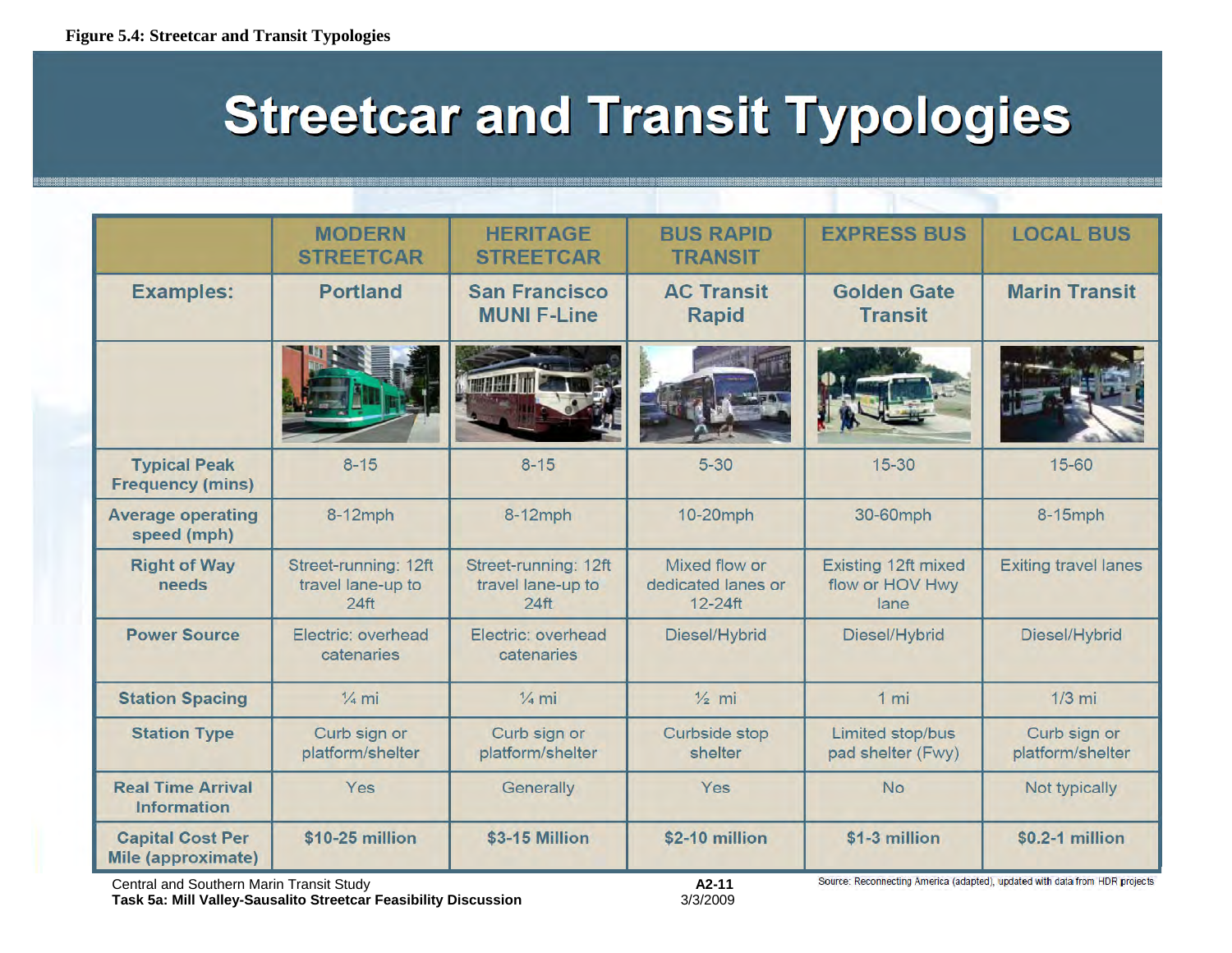#### **Propulsion considerations**

Streetcars are primarily installed with electric motors deriving their power from a simple overhead contact system (catenary systems) strung above the tracks. The catenary system is hung from existing street poles, buildings or, when required, on poles set up solely to carry the electric traction wire. Note that there have been a wide variety of catenary designs with differing visual impacts. In Portland, for instance, street art was used for poles. A decorated totem-pole design was applied to the two adjacent streets on Jamieson Square in the Pearl District. Where catenary systems have been installed, the visual impact has been lessened by tree-scapes, and the normal clutter above the streets.

The design alternatives for overhead electric traction systems offer the possibility of unobtrusive poles that can be fit into the urban streetscape, however, the impact of the electric lines must be taken into account.

There are alternative propulsion systems in various stages of testing, development and deployment that substitute for an overhead wire based distribution system. These include battery powered vehicles, and an electric distribution system which delivers power on the ground only under the vehicle. Although these alternatives may be available, they should be considered with an understanding they may still be in the development stage, and that they may be more expensive to purchase and install and more expensive to maintain. There are no instances in the US at this time of new streetcar projects applying any of these technologies. There are, however, a number of manufacturers claiming their systems are ready for installation and use.

#### **Potential operations**

The operating configuration will in part be determined by alignment decisions. But, for the sake of this discussion, assume a double-ended car so the terminal stations can be stub end and the driver can change direction by changing positions to the other end. It is possible; however, that in Sausalito, a loop could be used, depending on the final location decision and other urban design considerations at a terminal location near the Ferry Terminal. A single track would run between the terminals except for a mid-point passing track. Streetcars would leave the terminal stations at about the same time and meet in the middle of the alignment at a passing siding.



The recently opened Waterfront extension of the successful Portland Streetcar system has been built to serve significant new residential, commercial and healthcare developments. These densities achieved in Portland are six to ten times greater than the levels currently envisaged by the Cities of Mill Valley or Sausalito.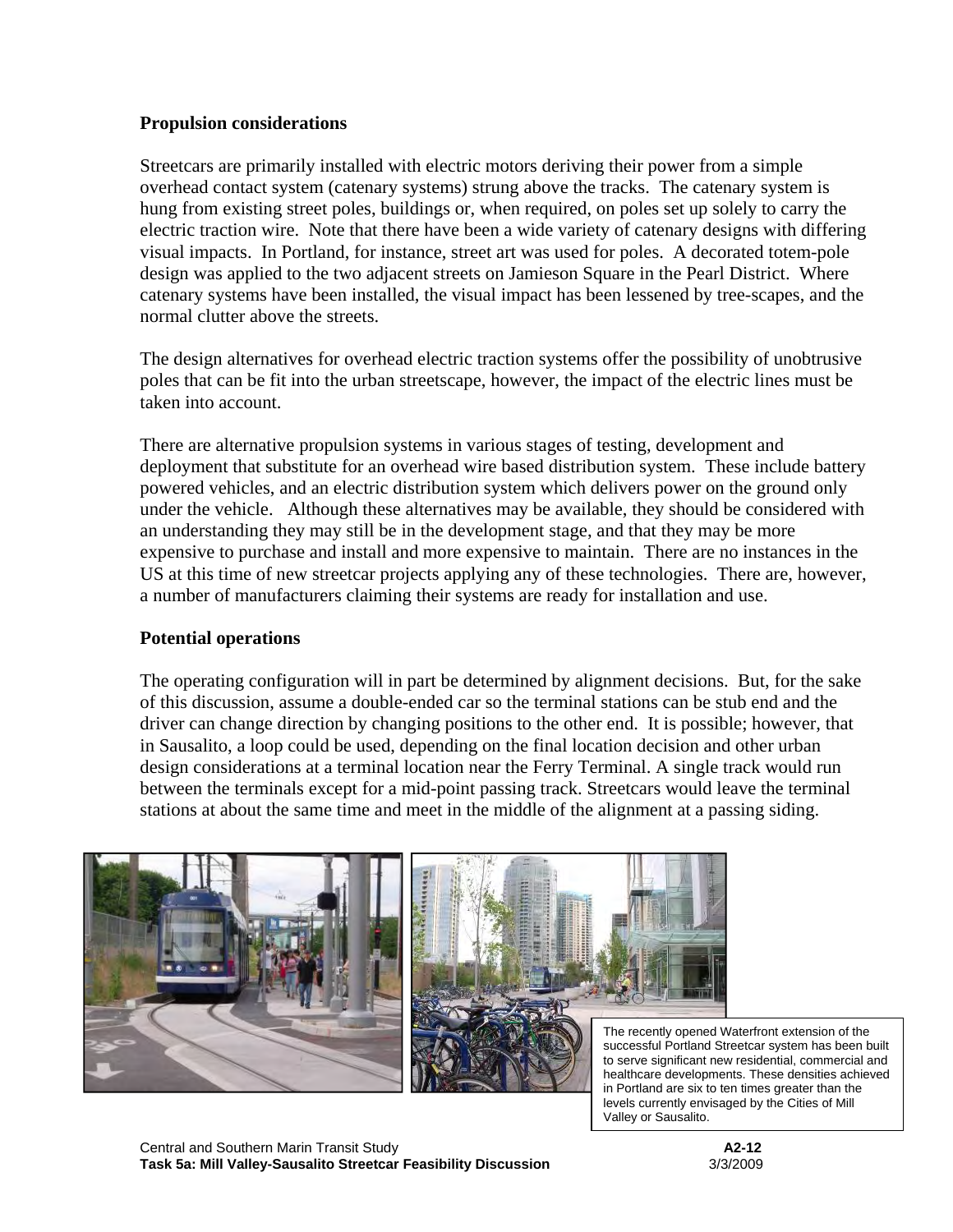#### **6.0 COST AND FINANCING**

#### **Potential Capital Costs**

Using very broad estimates, a ten minute headway assumption, and assuming average travel speeds of 10 miles per hour end to end approximately twelve (12) vehicles may be required for the service. They will cost between \$12 million (replica) and \$36 million (modern).

The major components of the capital cost budget will be:

- Installing the track
- Constructing the required structures
- Installing the catenary system
- Installing substations to attach to the electric grid to prepare power for distribution
- Acquiring the vehicles
- Improvements to traffic signals to accommodate the streetcars
- Establishing a small maintenance base
- Station stop installation and street modifications
- Design, construction management, environmental documentation

#### **Financing resources**

The investment required for a Streetcar line between Sausalito and Mill Valley will be significant. The average cost per track mile in similar investment has been between \$10 million and \$15 million per mile. The project is about six (6) miles long and will require approximately \$60 to \$90 million. Vehicle costs could raise the estimate.

Some examples:

| <b>Name of City</b> | <b>Miles of Track</b> | <b>Inclusive Capital Cost</b> |
|---------------------|-----------------------|-------------------------------|
| Kenosha             | 1.9 miles             | 5.2 million<br>S.             |
| Little Rock         | 3.4 miles             | \$ 28.0 million               |
| Tampa               | 2.4 miles             | \$48.3 million                |
| Portland            | 4.8 miles             | \$57.0 million                |
| Seattle             | 5.2 miles             | \$52.1 million                |
| San Francisco       | 11.6 miles            | \$150.0 million               |
| Sacramento*         | 4.9 miles             | \$ 69.2 million               |
| Tucson              | 4.0 miles             | \$140.0 million               |

#### **Table 6.1: Examples of Streetcar Alignment Costs**

\*Planned

Project financing can be arranged through a broad range of options including relying on federal and/or state resources or creating a set of local funding sources. Local, state and federal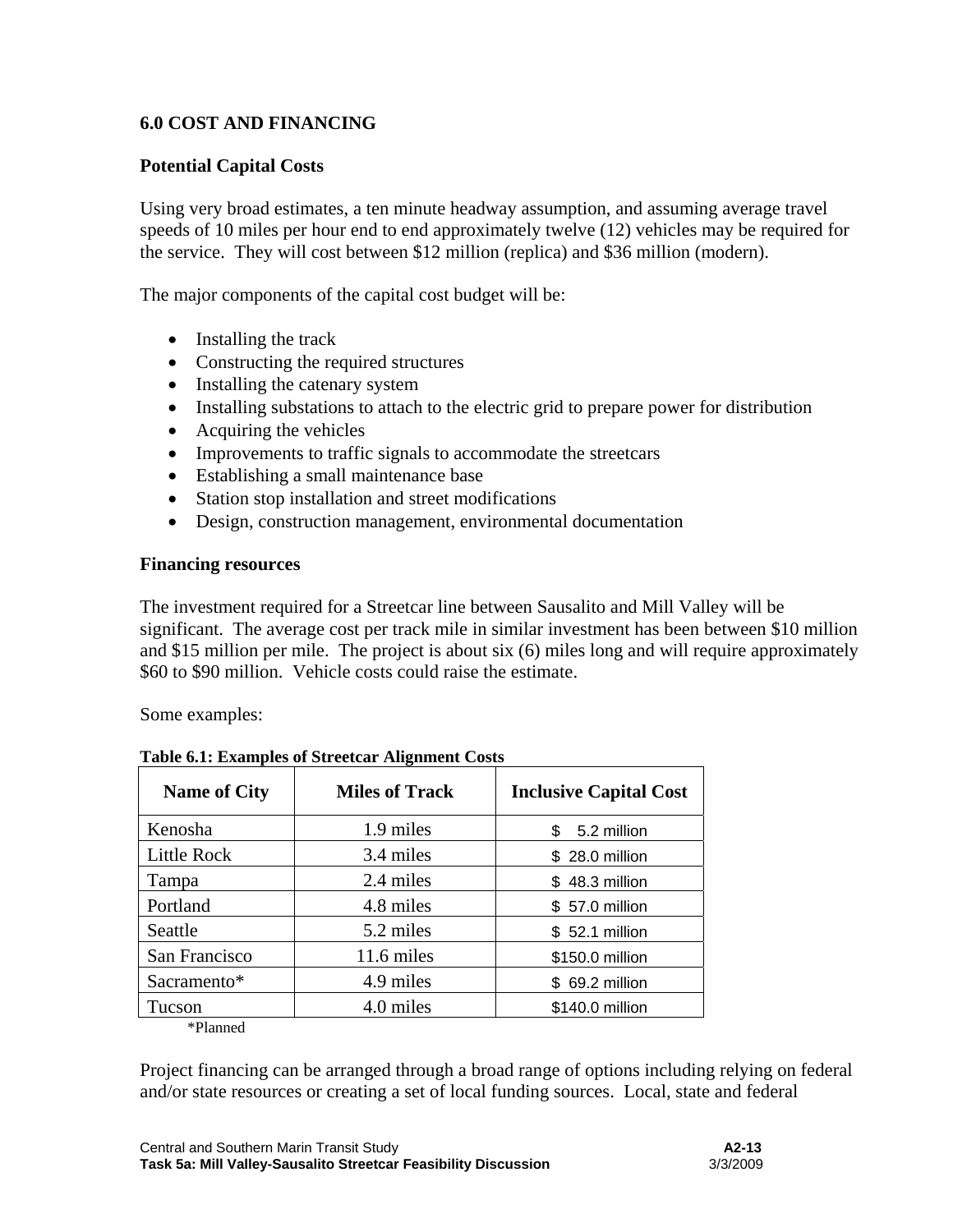resources may be available to finance the project; however, the definition of a financing plan will need to take into account resource competition for other projects throughout the region and the nature of the project development requirements that may be associated with each potential resource. A federal program called Small Starts has been developed with streetcar projects in mind by the US Congress, however, in practice the Federal Transit Administration has made it very difficult for streetcar projects to be approved for this source of funds.

Many locally funded projects either planned or underway have relied on a series of local resources including development fees, parking fee increments, business improvement districts, TIF, CFD's, sales taxes, advertising and sponsorships, etc. Many of these require a development impact to be successful.

For example, currently Sacramento and West Sacramento are planning a locally funded \$69.2 million streetcar project to be financed by:

| Table 0.2. I fallited Resources for Sacramento Streetcal |                |  |
|----------------------------------------------------------|----------------|--|
| <b>Benefits Assessment District</b>                      | \$25.5 million |  |
| Parking Revenues (Sac)                                   | \$23.2 million |  |
| TIF                                                      | \$14.0 million |  |
| Sales Tax                                                | \$4.5 million  |  |
| Sponsorships                                             | \$ 2.0 million |  |

**Table 6.2: Planned Resources for Sacramento Streetcar** 

Operating costs are also an important consideration. In order to estimate operating costs headways (intervals between cars), the number of cars, the running time, the hours of operation, and other service plan criteria need to be taken into account. By way of comparison, the Sacramento project which will require eight (8) cars over a two and one-half mile (2.5 miles) route, operating seven days a week from 6:00 am to midnight will cost about \$4 million per year to operate. As an estimate, a Mill Valley–Sausalito Streetcar line; as we have discussed here, will cost no less than \$6 million per year.